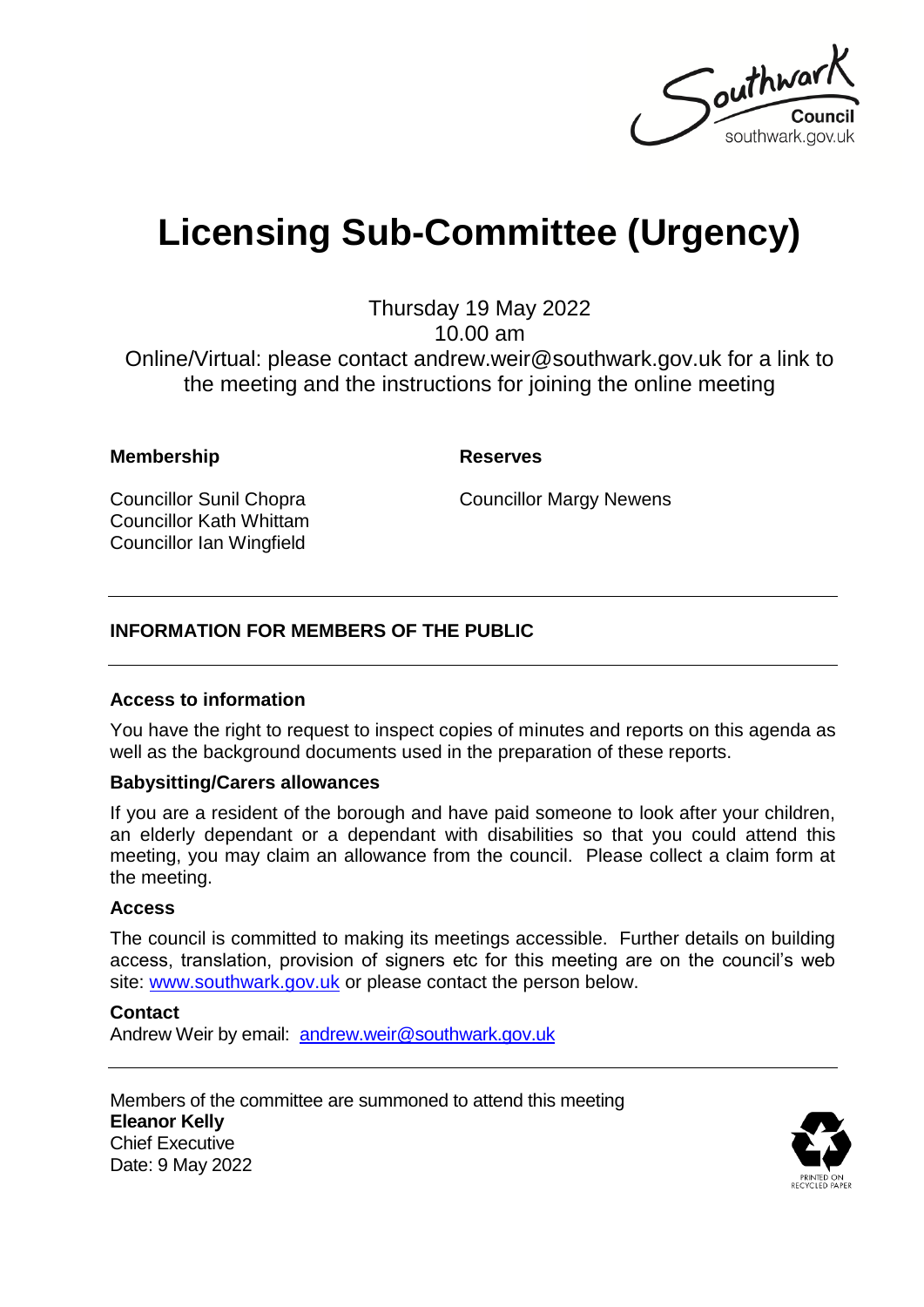Southwark southwark.gov.uk

## **Licensing Sub-Committee (Urgency)**

Thursday 19 May 2022 10.00 am

Online/Virtual: please contact andrew.weir@southwark.gov.uk for a link to the meeting and the instructions for joining the online meeting

### **Order of Business**

**Item No. Title Page No.**

**PART A - OPEN BUSINESS**

#### **1. ELECTION OF CHAIR**

To elect a chair for this sub-committee.

#### **2. APOLOGIES**

To receive any apologies for absence.

#### **3. CONFIRMATION OF VOTING MEMBERS**

A representative of each political group will confirm the voting members of the committee.

#### **4. NOTIFICATION OF ANY ITEMS OF BUSINESS WHICH THE CHAIR DEEMS URGENT**

In special circumstances, an item of business may be added to an agenda within five clear days of the meeting.

### **5. DISCLOSURE OF INTERESTS AND DISPENSATIONS**

Members to declare any interests and dispensation in respect of any item of business to be considered at this meeting.

#### **6. LICENSING ACT 2003: PECKHAM RYE PARK AND COMMON, PECKHAM RYE, PECKHAM, LONDON SE15 3UA** 1 - 382